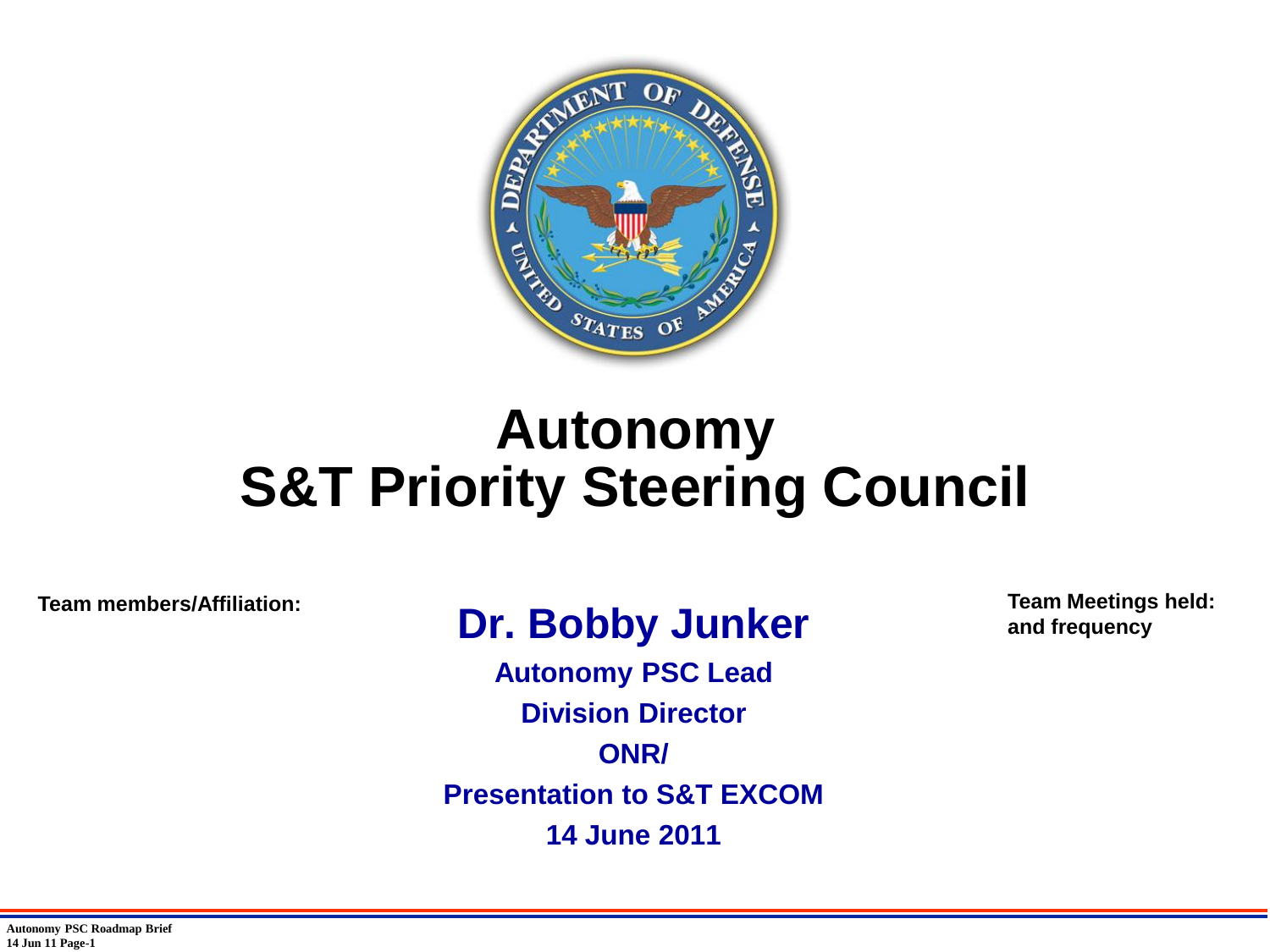

**Autonomy PSC Roadmap 14 Jun 11 Page-2**

Zero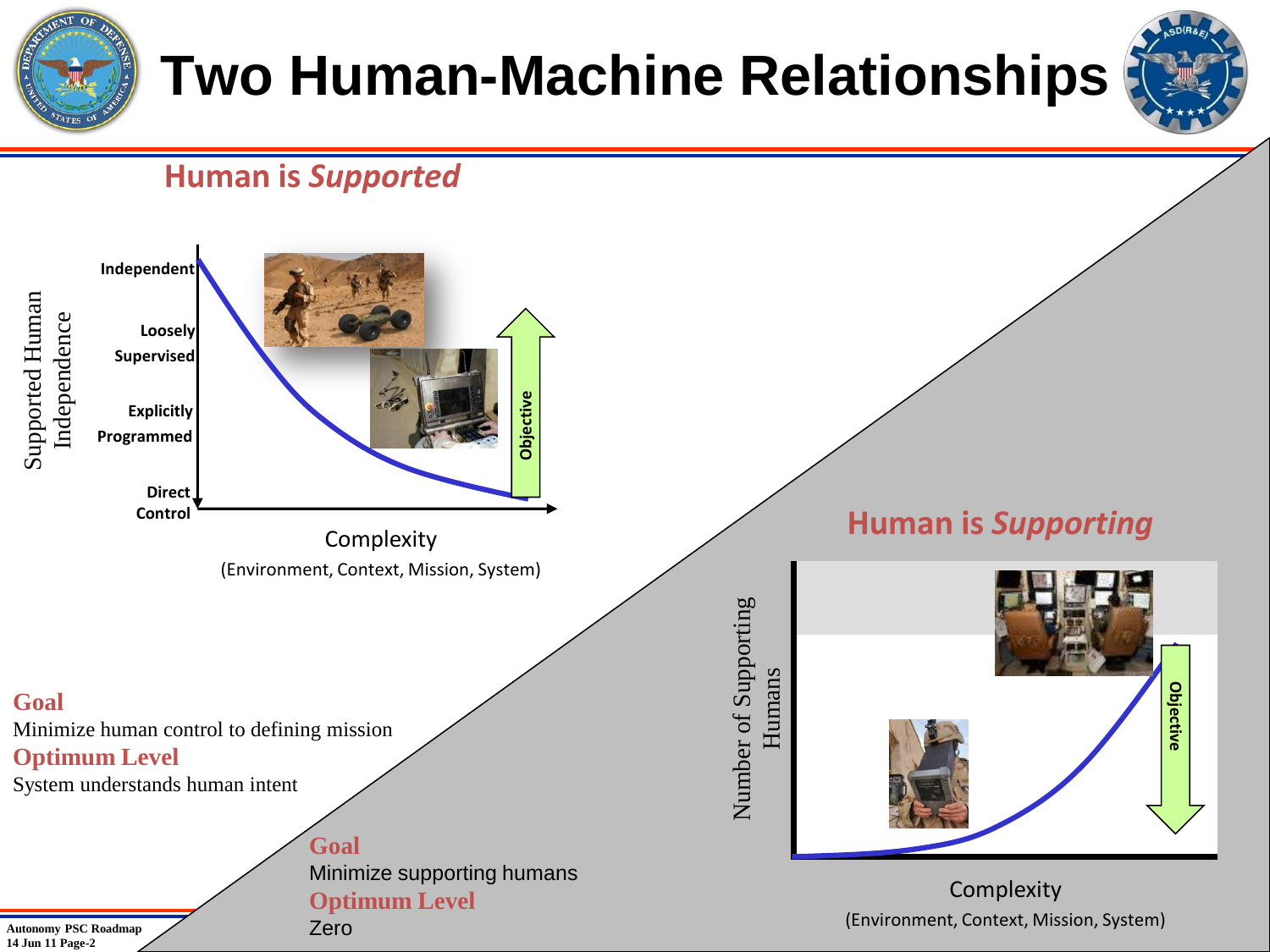

Riverine/Urban Persistent ISR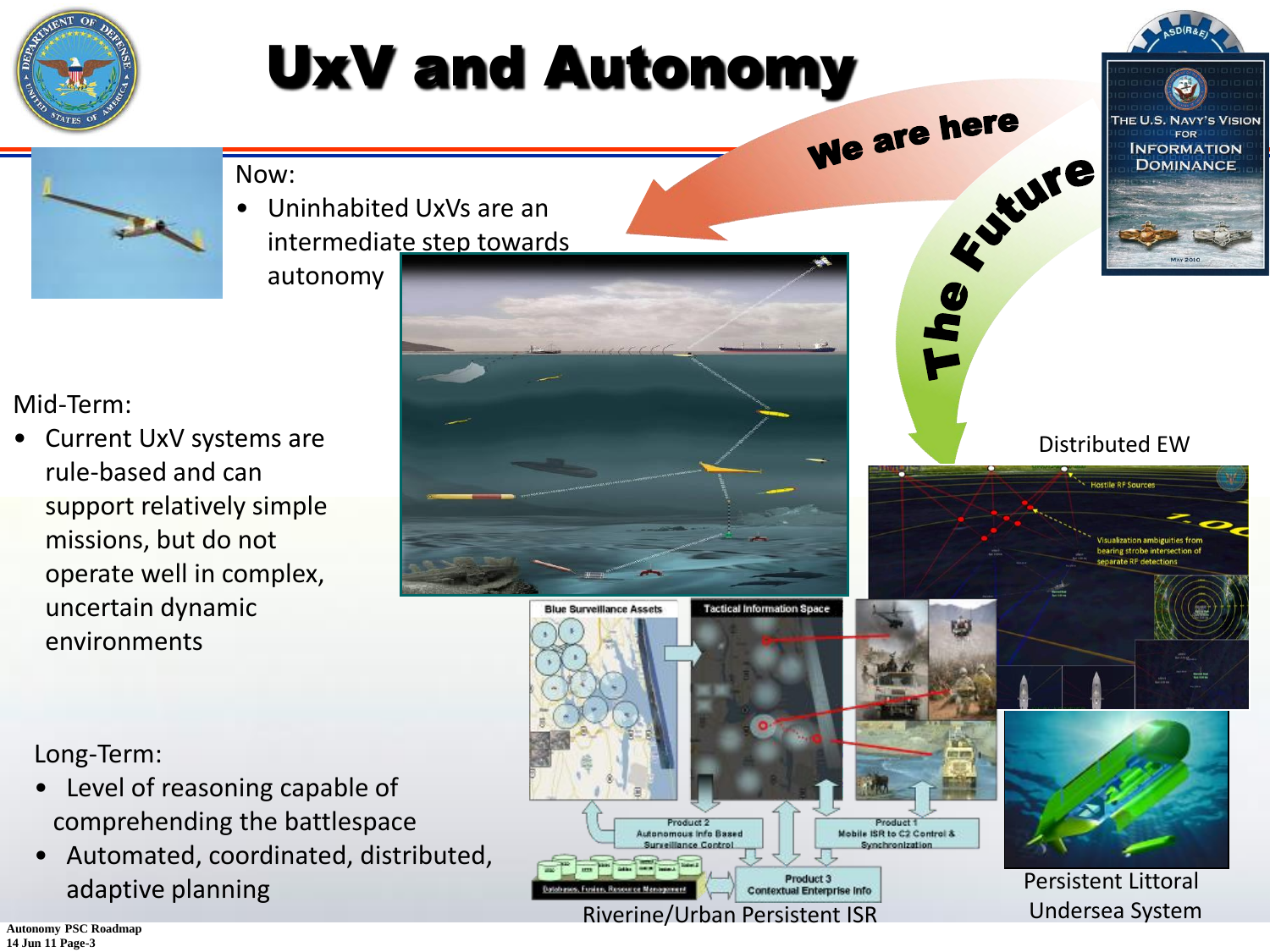

**Autonomy PSC Roadmap 14 Jun 11 Page-4**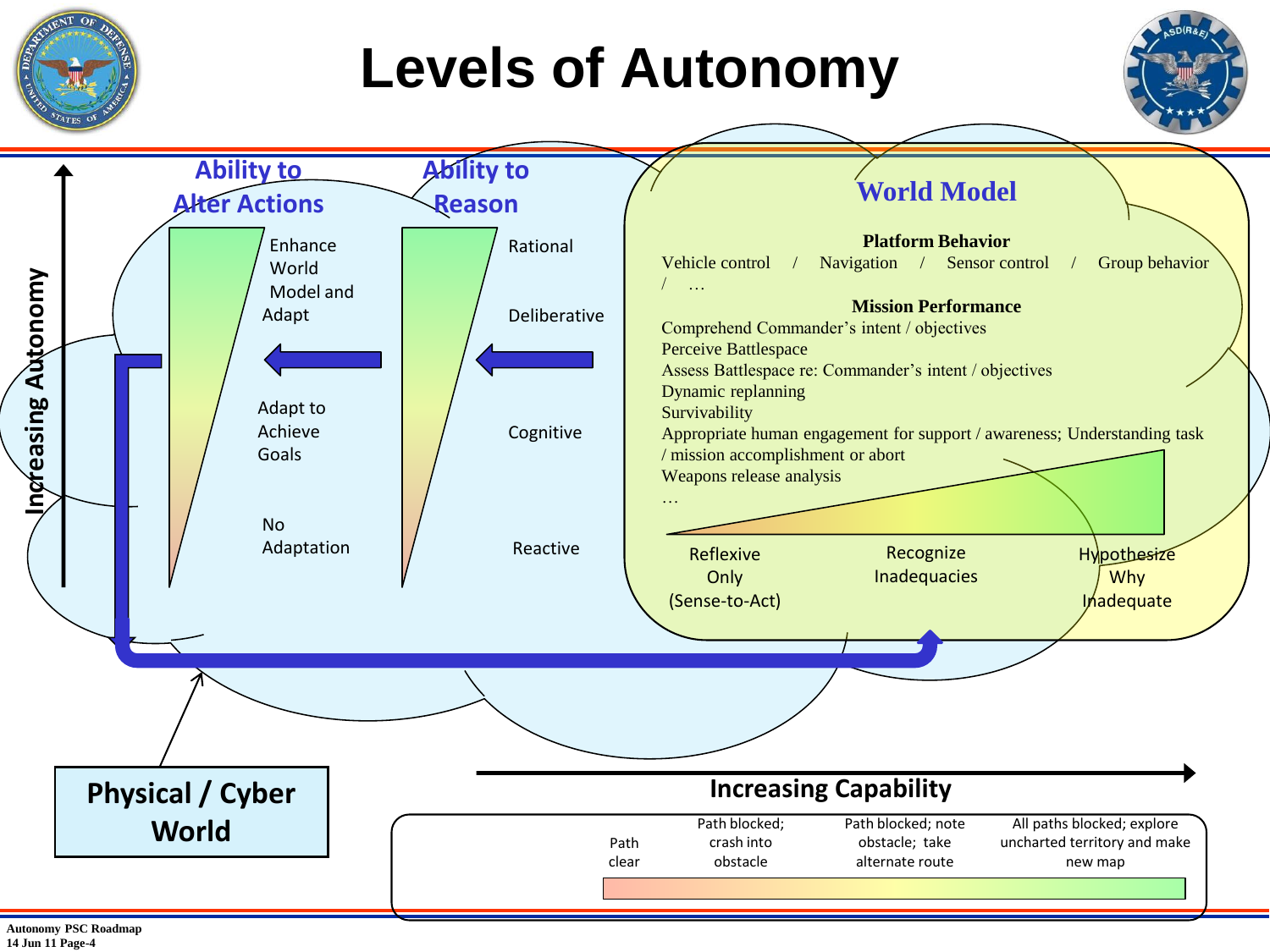

### **Operational and Tactical Pictures Development**





Toward Non-Real-Time Toward Real-Time

**Autonomy PSC Roadmap 14 Jun 11 Page-5**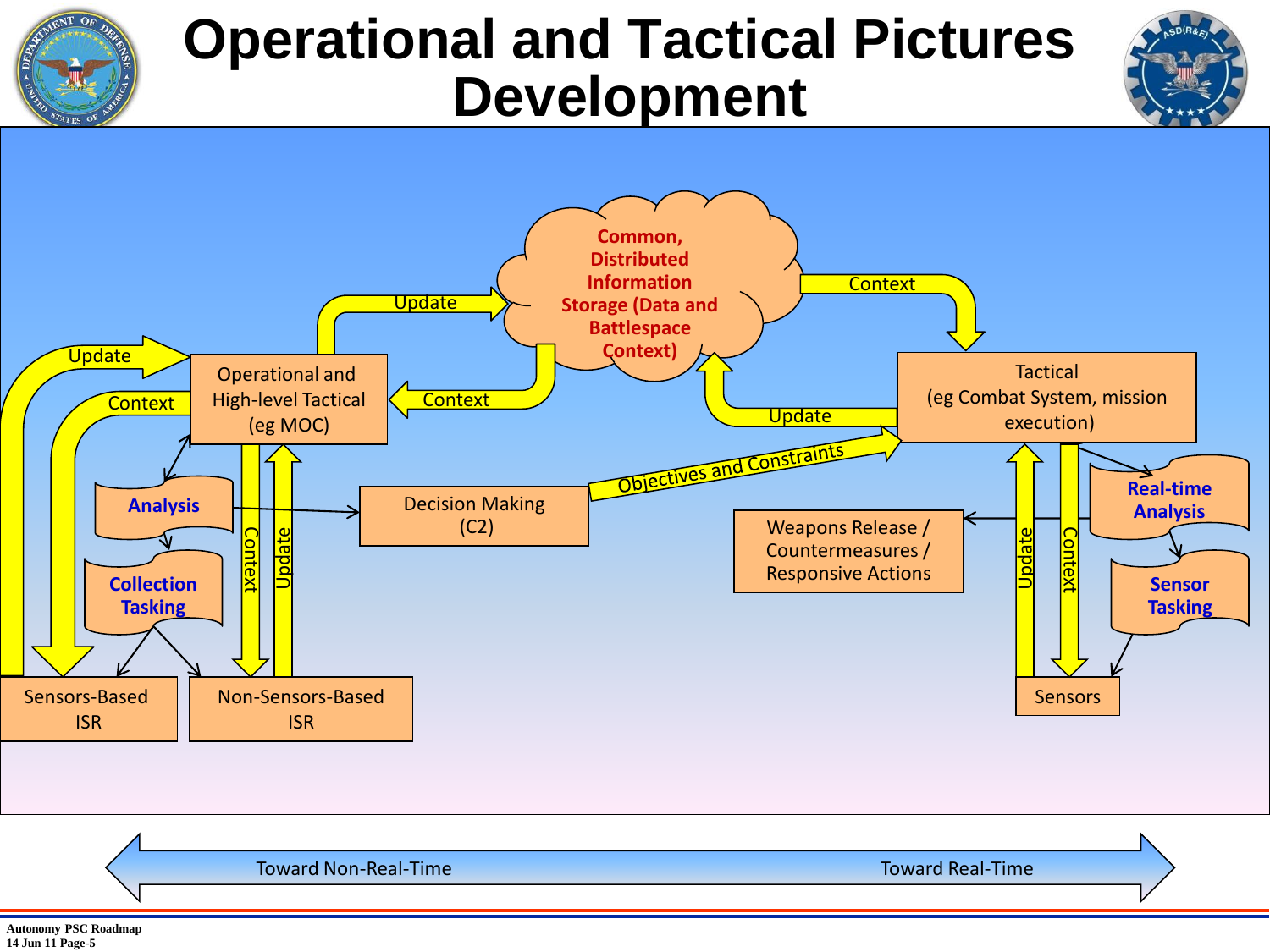



- Problem: **Insufficient manpower to support command and control of persistent, pervasive surveillance assets across relevant battlespace**
	- Desire for, at most, single operator control of unmanned teams
	- Increasing quantity and scope of ISR data pushing analysis "beyond human scale"
	- Expanding domains and time-criticality pushing decision-making "beyond human scale"
- **Problem: Operators/decision-makers don't have appropriate level of trust in autonomy, ie too low or too high.**
	- Lack technologies for adaptive autonomous control of vehicle systems in the face of extremely harsh, unpredictable and mathematically intractable environments
	- Lack technologies to enable safe manned and unmanned operation in a mixed battlespace (civilian and military AORs)
	- V&V and C&A address only part of trust
		- Ramifications of over-reliance on autonomy in contested, complex battlespaces
- **Problem: Environments so harsh as to not reasonably permit humans to enter and sustain activity**
	- Examples include
		- High radiation, High biological, High chemical environments
	- Mission areas where one may not return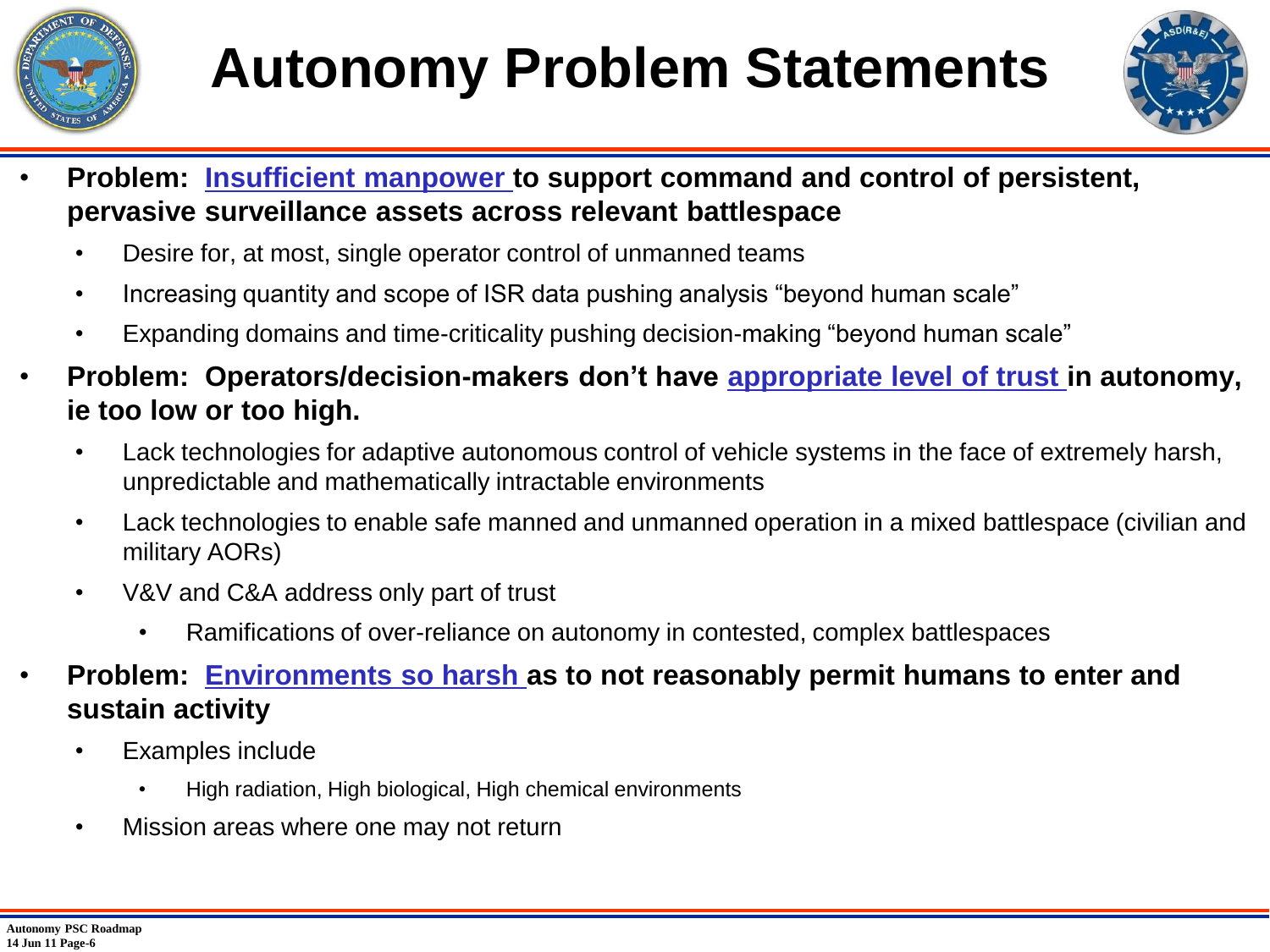

# **Desired End States**



| 3 year (2016)                                                                                                    | 5 Year (2018)                                                                                     | 7 Year and beyond (2020+)                                  |  |  |  |
|------------------------------------------------------------------------------------------------------------------|---------------------------------------------------------------------------------------------------|------------------------------------------------------------|--|--|--|
| • Develop highly flexible,                                                                                       | • No increase in supporting                                                                       | • Continue evolving technologies                           |  |  |  |
| interoperable environment for                                                                                    | manpower requirements for C2                                                                      | • Complete Phase 2 advanced                                |  |  |  |
| common control and computations                                                                                  | of 1,000 sq mile area                                                                             | autonomous tech development                                |  |  |  |
| • 50% staff reduction for C2 for a<br>notional 100 sq mile area<br><b>• Autonomously update battlespace</b>      | • Integrated wide area -<br>classification / ID sensor resource<br>for autonomous cooperation     | • Initiate Phase 3 advanced<br>autonomous tech development |  |  |  |
| context using available sources<br><b>• Enable timely operational decision</b><br>making based on commander's    | • Expand mixed manned/unmanned<br>operations to non-cooperative, but<br>not contested battlespace | <b>Beyond</b><br>• Fully autonomous operations with        |  |  |  |
| intent                                                                                                           | <b>• Enhanced SIGINT input to</b>                                                                 | periodic need for update                                   |  |  |  |
| <b>• Enable mixed manned/unmanned</b>                                                                            | include signal internals                                                                          | • >75% prob of success in contested                        |  |  |  |
| operations within common                                                                                         | • Continue $2nd$ generation                                                                       | battlespace                                                |  |  |  |
| battlespace                                                                                                      | prototyping                                                                                       | • Training/experience (warfighter                          |  |  |  |
| • Complete Phase 1 advanced                                                                                      | • Continue Phase 2 advanced                                                                       | culture) support inclusion of                              |  |  |  |
| autonomous tech development                                                                                      | autonomous tech development                                                                       | autonomous capabilities                                    |  |  |  |
| - Tailored pattern recognition                                                                                   | - Tailored swarming tech-subterranean                                                             | • Complete Phase 3 advanced                                |  |  |  |
| - Decision making                                                                                                | - Coordinated multi-unit search                                                                   | autonomous tech development                                |  |  |  |
| - Miniaturization of autonomous control<br>sensors, power supplies, etc<br>- Autonomous Protective system defeat | - Obstacle negotiation, task restructure<br>$-$ Threat recognition $\&$ adaptive<br>response      | • Complete 3 <sup>rd</sup> generation prototype            |  |  |  |

**Autonomy PSC Roadmap 14 Jun 11 Page-7**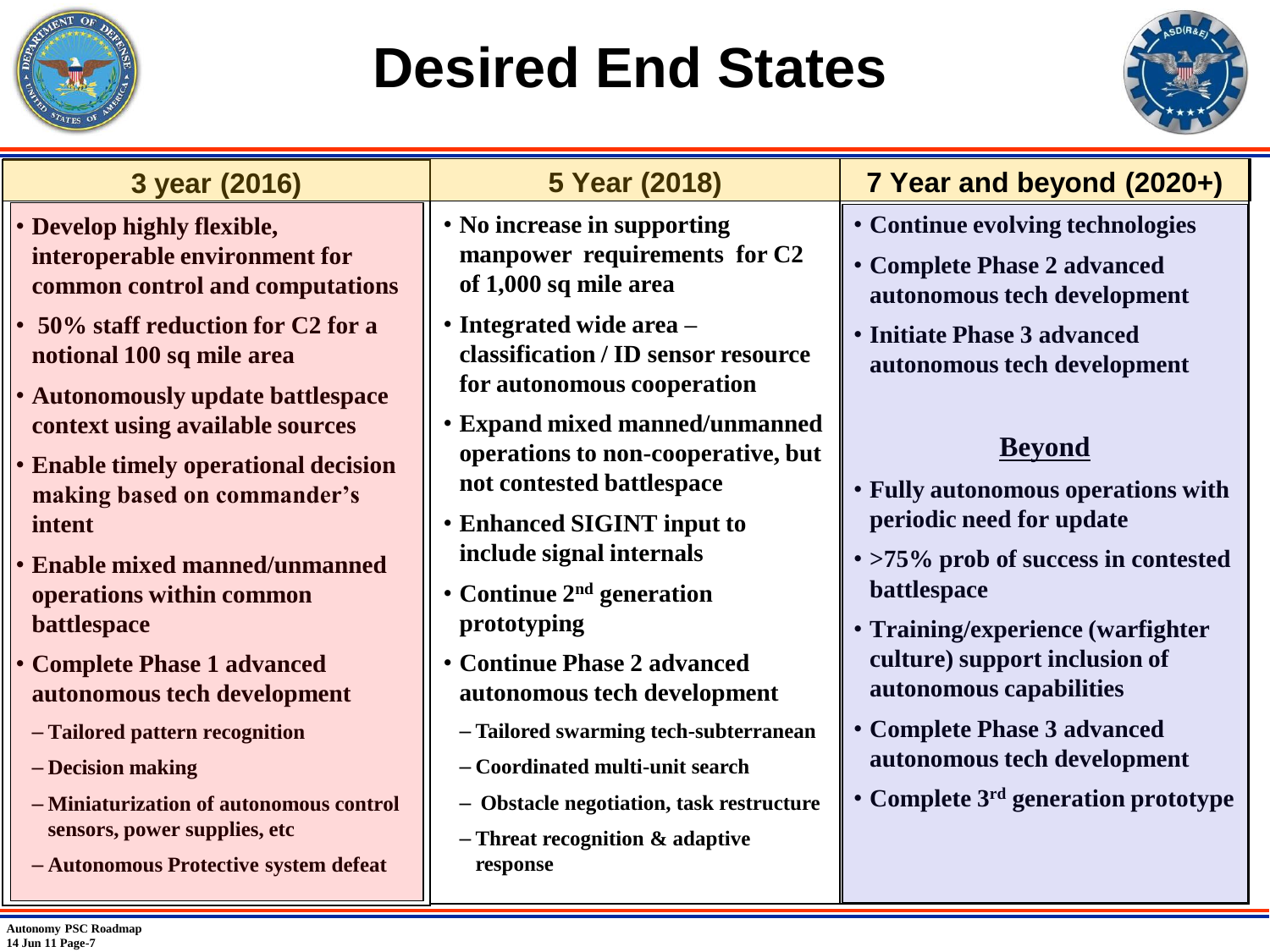